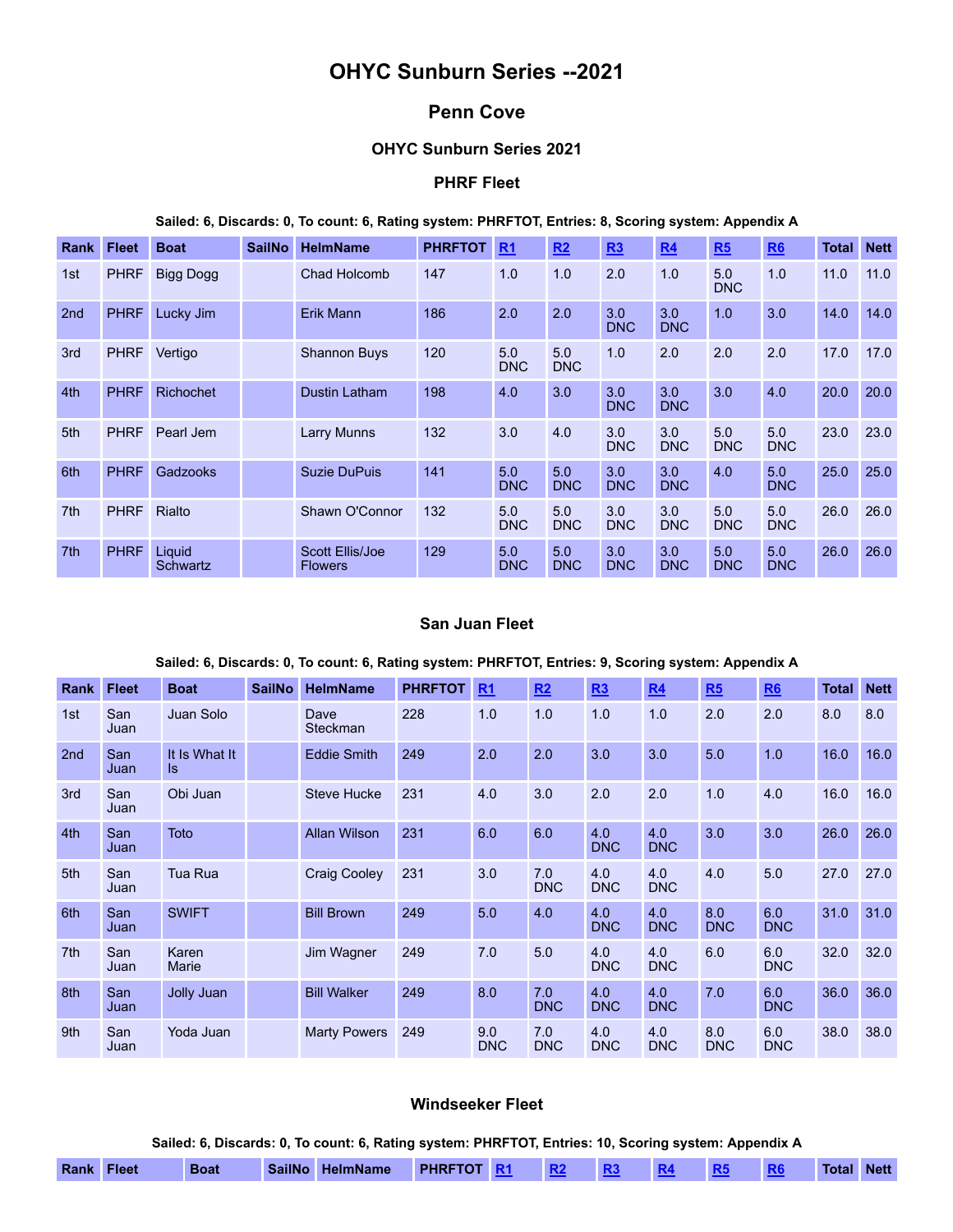| <b>Rank</b>     | <b>Fleet</b> | <b>Boat</b>      | <b>SailNo</b> | <b>HelmName</b>            | <b>PHRFTOT</b> | R <sub>1</sub>    | R2                | R3                | R <sub>4</sub>    | R5                | <b>R6</b>         | Total | <b>Nett</b> |
|-----------------|--------------|------------------|---------------|----------------------------|----------------|-------------------|-------------------|-------------------|-------------------|-------------------|-------------------|-------|-------------|
| 1st             | Windseeker   | Lemonade         |               | Jason Polly                | 264            | 3.0               | 1.0               | 1.0               | 2.0               | 1.0               | 3.0<br><b>DNC</b> | 11.0  | 11.0        |
| 2 <sub>nd</sub> | Windseeker   | Sojourn          |               | <b>Bruce</b><br>Eastman    | 231            | 4.0               | 5.0               | 2.0               | 1.0               | 3.0               | 1.0               | 16.0  | 16.0        |
| 3rd             | Windseeker   | Excitement       |               | <b>Bill</b><br>Weinsheimer | 231            | 2.0               | 2.0               | 4.0<br><b>RET</b> | 3.0<br><b>DNC</b> | 5.0<br><b>DNC</b> | 3.0<br><b>DNC</b> | 19.0  | 19.0        |
| 4th             | Windseeker   | Argosia          |               | <b>Stina Queeno</b>        | 222            | 1.0               | 3.0               | 5.0<br><b>DNC</b> | 3.0<br><b>DNC</b> | 5.0<br><b>DNC</b> | 3.0<br><b>DNC</b> | 20.0  | 20.0        |
| 5th             | Windseeker   | Malolo           |               | <b>Ron DeRu</b>            | 189            | 5.0               | 4.0               | 3.0               | 3.0<br><b>DNC</b> | 4.0<br><b>DNF</b> | 3.0<br><b>DNC</b> | 22.0  | 22.0        |
| 6th             | Windseeker   | Good Juju        |               |                            | 204            | 6.0<br><b>DNC</b> | 6.0<br><b>DNC</b> | 5.0<br><b>DNC</b> | 3.0<br><b>DNC</b> | 2.0               | 2.0               | 24.0  | 24.0        |
| 7 <sup>th</sup> | Windseeker   | Suva             |               | Jo hnny<br>Johnson         | 132            | 6.0<br><b>DNC</b> | 6.0<br><b>DNC</b> | 5.0<br><b>DNC</b> | 3.0<br><b>DNC</b> | 5.0<br><b>DNC</b> | 3.0<br><b>DNC</b> | 28.0  | 28.0        |
| 7 <sup>th</sup> | Windseeker   | Ariana           |               | <b>John Schick</b>         | 186            | 6.0<br><b>DNC</b> | 6.0<br><b>DNC</b> | 5.0<br><b>DNC</b> | 3.0<br><b>DNC</b> | 5.0<br><b>DNC</b> | 3.0<br><b>DNC</b> | 28.0  | 28.0        |
| 7th             | Windseeker   | Piper            |               | <b>William Allen</b>       | 222            | 6.0<br><b>DNC</b> | 6.0<br><b>DNC</b> | 5.0<br><b>DNC</b> | 3.0<br><b>DNC</b> | 5.0<br><b>DNC</b> | 3.0<br><b>DNC</b> | 28.0  | 28.0        |
| 7 <sup>th</sup> | Windseeker   | <b>Black Cat</b> |               | Arsenio Braga              | 282            | 6.0<br><b>DNC</b> | 6.0<br><b>DNC</b> | 5.0<br><b>DNC</b> | 3.0<br><b>DNC</b> | 5.0<br><b>DNC</b> | 3.0<br><b>DNC</b> | 28.0  | 28.0        |

## **R1 - PHRF Fleet - 7-29-21 at 1800**

#### <span id="page-1-0"></span>Start: Start3, Finishes: Finish time, Time: 1817, Distance: 3.2 nm, Course: SMLF, Wind dir: W, Ave wind: 15-18kts

| <b>Rank</b>    | <b>Fleet</b> | <b>Boat</b>    | <b>SailNo</b> | <b>HelmName</b>      | <b>PHRFTOT</b> |      |         | <b>Start Elapsed Corrected</b> | <b>BCE</b> | <b>BCR</b>    | <b>Points</b> |
|----------------|--------------|----------------|---------------|----------------------|----------------|------|---------|--------------------------------|------------|---------------|---------------|
|                | <b>PHRF</b>  | Bigg Dogg      |               | Chad Holcomb         | 147            | 1817 | 0:40:06 | 0:37:24                        | 0:00:00    | 147           | 1.0           |
| $\overline{2}$ |              | PHRF Lucky Jim |               | Erik Mann            | 186            | 1817 | 0:45:25 | 0:40:07                        | 0:03:04    | 239.412 2.0   |               |
| 3              | <b>PHRF</b>  | Pearl Jem      |               | <b>Larry Munns</b>   | 132            | 1817 | 0:47:38 | 0:45:24                        | 0.08.24    | 277.941 3.0   |               |
| $\overline{4}$ | <b>PHRF</b>  | Richochet      |               | <b>Dustin Latham</b> | 198            | 1809 | 1:01:35 | 0:53:31                        | 0:18:33    | $520.414$ 4.0 |               |

#### **R2 - PHRF Fleet - 7-29-21 at 1800**

<span id="page-1-1"></span>

| <b>Rank</b>    | <b>Fleet</b> | <b>Boat</b>    | SailNo HelmName     | <b>PHRFTOT</b> |      | <b>Start Elapsed</b> | Corrected BCE |         | <b>BCR</b>  | <b>Points</b> |
|----------------|--------------|----------------|---------------------|----------------|------|----------------------|---------------|---------|-------------|---------------|
|                | <b>PHRF</b>  | Bigg Dogg      | <b>Chad Holcomb</b> | -147           | 1931 | 0:25:31              | 0:23:48       | 0:00:00 | 147         | 1.0           |
| $\mathcal{P}$  |              | PHRF Lucky Jim | Erik Mann           | 186            | 1931 | 0:28:57              | 0:25:34       | 0:02:00 | 240.783 2.0 |               |
| 3              | <b>PHRF</b>  | Richochet      | Dustin Latham       | 198            | 1931 | 0:30:37              | 0:26:36       | 0:03:14 | 286,309 3.0 |               |
| $\overline{4}$ | <b>PHRF</b>  | Pearl Jem      | <b>Larry Munns</b>  | 132            | 1931 | 0:29:28              | 0:28:05       | 0:04:30 | 254.896 4.0 |               |

#### **R3 - PHRF Fleet - 8-5-21 at 1800**

<span id="page-1-2"></span>

| Rank Fleet | <b>Boat</b>    | SailNo HelmName         |  |                | <b>PHRFTOT Start Elapsed Corrected BCE</b> |                     | <b>BCR</b> Points |
|------------|----------------|-------------------------|--|----------------|--------------------------------------------|---------------------|-------------------|
|            | PHRF Vertigo   | <b>Shannon Buys</b> 120 |  | 1757   0:39:10 | 0:38:00                                    | $0:00:00$ 120       | 1.0               |
|            | PHRF Bigg Dogg | Chad Holcomb 147        |  | 1757 0:41:31   | 0:38:43                                    | $0.00:46$ 160.2 2.0 |                   |

## **R4 - PHRF Fleet - 8-5-21 at 1800**

<span id="page-1-3"></span>Start: Start1, Finishes: Finish time, Time: 1855, Distance: 1,5nm, Course: SWF, Wind dir: W, Ave wind: 15-18kts

|  | <b>Rank Fleet Boat</b> |  |  | SailNo HelmName |  |  |  | <b>PHRFTOT Start Elapsed Corrected BCE</b> |  | <b>BCR</b> | <b>Points</b> |
|--|------------------------|--|--|-----------------|--|--|--|--------------------------------------------|--|------------|---------------|
|--|------------------------|--|--|-----------------|--|--|--|--------------------------------------------|--|------------|---------------|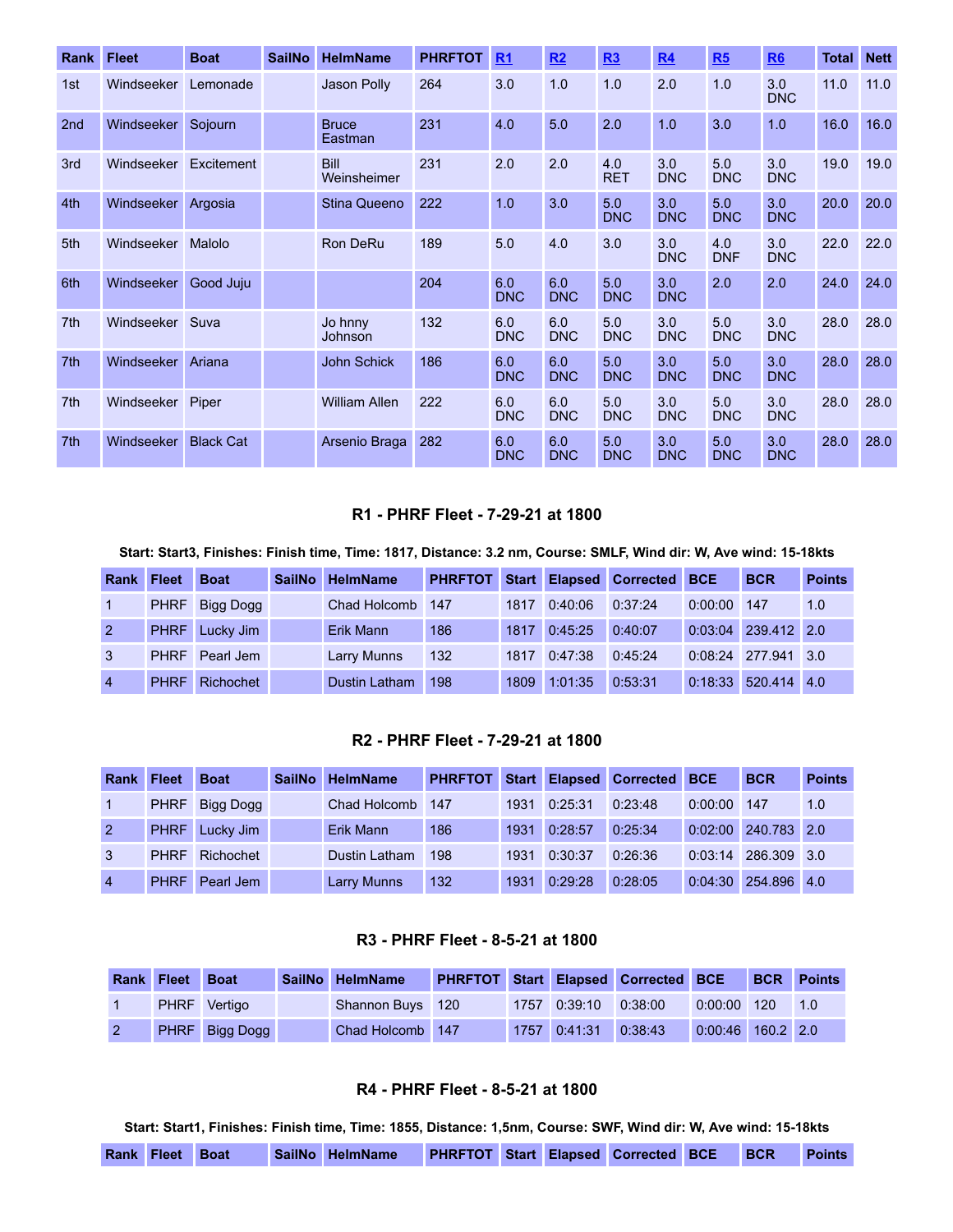| <b>Rank</b> | <b>Fleet</b> | <b>Boat</b>           | SailNo HelmName  |  |                      | <b>PHRFTOT Start Elapsed Corrected BCE</b> |               | <b>BCR</b>          | <b>Points</b> |
|-------------|--------------|-----------------------|------------------|--|----------------------|--------------------------------------------|---------------|---------------------|---------------|
|             |              | <b>PHRF</b> Bigg Dogg | Chad Holcomb 147 |  | 1855 0:19:53 0:18:33 |                                            | $0:00:00$ 147 |                     | 1.0           |
|             |              | PHRF Vertigo          | Shannon Buys 120 |  | 1855 0:19:08         | 0:18:34                                    |               | 0:00:01 120.709 2.0 |               |

## **R5 - PHRF Fleet - 8-12-21 at 1800**

## Start: Start3, Finishes: Finish time, Time: 1812, Distance: 1,8nm, Course: SWF, Wind dir: W, Ave wind: 4-8kts

<span id="page-2-0"></span>

| Rank           | <b>Fleet</b> | <b>Boat</b>    | <b>SailNo</b> | <b>HelmName</b>   | <b>PHRFTOT</b> |      |              | Start Elapsed Corrected | <b>BCE</b> | <b>BCR</b>            | <b>Points</b> |
|----------------|--------------|----------------|---------------|-------------------|----------------|------|--------------|-------------------------|------------|-----------------------|---------------|
|                |              | PHRF Lucky Jim |               | Erik Mann         | 186            | 1812 | 1:00:23      | 0:53:20                 | 0:00:00    | 186                   | 1.0           |
| 2              | <b>PHRF</b>  | Vertigo        |               | Shannon Buys 120  |                |      | 1812 0:55:53 | 0:54:13                 | 0:00:55    | 131.15                | 2.0           |
| 3              | <b>PHRF</b>  | Richochet      |               | Dustin Latham 198 |                | 1812 | 1:14:53      | 1:05:04                 |            | 0:13:31 362.738 3.0   |               |
| $\overline{4}$ | <b>PHRF</b>  | Gadzooks       |               | Suzie DuPuis      | 141            | 1812 | 1:12:57      | 1:08:37                 |            | $0:16:16$ 339.173 4.0 |               |

## **R6 - PHRF Fleet - 8-26-21 at 1800**

<span id="page-2-1"></span>

| Rank           | <b>Fleet</b> | <b>Boat</b>    | SailNo HelmName      | <b>PHRFTOT Start Elapsed Corrected</b> |      |         |         | <b>BCE</b> | <b>BCR</b>            | <b>Points</b> |
|----------------|--------------|----------------|----------------------|----------------------------------------|------|---------|---------|------------|-----------------------|---------------|
|                | <b>PHRF</b>  | Bigg Dogg      | Chad Holcomb 147     |                                        | 1811 | 0:56:59 | 0:53:08 | 0:00:00    | 147                   | 1.0           |
| $\overline{2}$ | <b>PHRF</b>  | Vertigo        | <b>Shannon Buys</b>  | 120                                    | 1811 | 0:56:08 | 0:54:27 | 0:01:21    | 136,603 2.0           |               |
| 3              |              | PHRF Lucky Jim | Erik Mann            | 186                                    | 1811 | 1:02:52 | 0:55:31 |            | 0:02:42 218.963 3.0   |               |
| $\overline{4}$ | <b>PHRF</b>  | Richochet      | <b>Dustin Latham</b> | 198                                    | 1811 | 1:07:08 | 0:58:20 |            | $0:05:59$ 271.151 4.0 |               |

## **R1 - San Juan Fleet - 7-29-21 at 1800**

<span id="page-2-2"></span>

| <b>Rank</b>     | <b>Fleet</b> | <b>Boat</b>      | <b>SailNo</b> | <b>HelmName</b>     | <b>PHRFTOT</b> | <b>Start</b> | <b>Elapsed</b> | <b>Corrected</b> | <b>BCE</b> | <b>BCR</b>  | <b>Points</b> |
|-----------------|--------------|------------------|---------------|---------------------|----------------|--------------|----------------|------------------|------------|-------------|---------------|
| $\mathbf{1}$    | San Juan     | Juan Solo        |               | Dave Steckman       | 228            | 1811         | 0:49:23        | 0:41:16          | 0:00:00    | 228         | 1.0           |
| <sup>2</sup>    | San Juan     | It Is What It Is |               | Eddie Smith         | 249            | 1812         | 0:51:13        | 0:41:40          | 0:00:30    | 256,883     | 2.0           |
| 3               | San Juan     | Tua Rua          |               | <b>Craig Cooley</b> | 231            | 1811         | 0:51:42        | 0:43:02          | 0:02:08    | 264.497     | 3.0           |
| $\overline{4}$  | San Juan     | Obi Juan         |               | <b>Steve Hucke</b>  | 231            | 1811         | 0:52:25        | 0:43:37          | 0:02:51    | 275,788     | 4.0           |
| $5\overline{)}$ | San Juan     | <b>SWIFT</b>     |               | <b>Bill Brown</b>   | 249            | 1811         | 0:54:54        | 0:44:40          | 0:04:11    | 314,911     | 5.0           |
| 6               | San Juan     | Toto             |               | <b>Allan Wilson</b> | 231            | 1811         | 0:54:25        | 0:45:17          | 0:04:51    | 307.297     | 6.0           |
| $\overline{7}$  | San Juan     | Karen Marie      |               | Jim Wagner          | 249            | 1811         | 0:56:28        | 0:45:56          | 0:05:45    | 339.593 7.0 |               |
| 8               | San Juan     | Jolly Juan       |               | <b>Bill Walker</b>  | 249            | 1811         | 0:58:16        | 0:47:24          | 0:07:33    | 367.951     | 8.0           |

#### **R2 - San Juan Fleet - 7-29-21 at 1800**

<span id="page-2-4"></span><span id="page-2-3"></span>

| Rank           | <b>Fleet</b> | <b>Boat</b>      | <b>SailNo</b> | <b>HelmName</b>    | <b>PHRFTOT</b> | <b>Start</b> | <b>Elapsed</b> | Corrected | <b>BCE</b> | <b>BCR</b>  | <b>Points</b> |
|----------------|--------------|------------------|---------------|--------------------|----------------|--------------|----------------|-----------|------------|-------------|---------------|
| $\overline{1}$ | San Juan     | Juan Solo        |               | Dave Steckman      | -228           | 1923         | 0:30:15        | 0:25:16   | 0:00:00    | 228         | 1.0           |
| 2              | San Juan     | It is What It is |               | <b>Eddie Smith</b> | 249            | 1923         | 0:32:06        | 0:26:07   | 0:01:02    | 275.58      | 2.0           |
| $\mathbf{3}$   | San Juan     | Obi Juan         |               | Steve Hucke        | 231            | 1923         | 0:31:40        | 0:26:21   | 0:01:18    | 264.435 3.0 |               |
| $\overline{4}$ | San Juan     | <b>SWIFT</b>     |               | <b>Bill Brown</b>  | 249            | 1923         | 0:32:30        | 0:26:26   | 0:01:26    | 285.868 4.0 |               |
| $5^{\circ}$    | San Juan     | Karen Marie      |               | Jim Wagner         | 249            | 1923         | 0:35:31        | 0:28:54   | 0:04:27    | 363.453 5.0 |               |
| 6              | San Juan     | Toto             |               | Allan Wilson       | 231            | 1923         | 0:35:06        | 0:29:13   | 0:04:44    | 352.737     | 6.0           |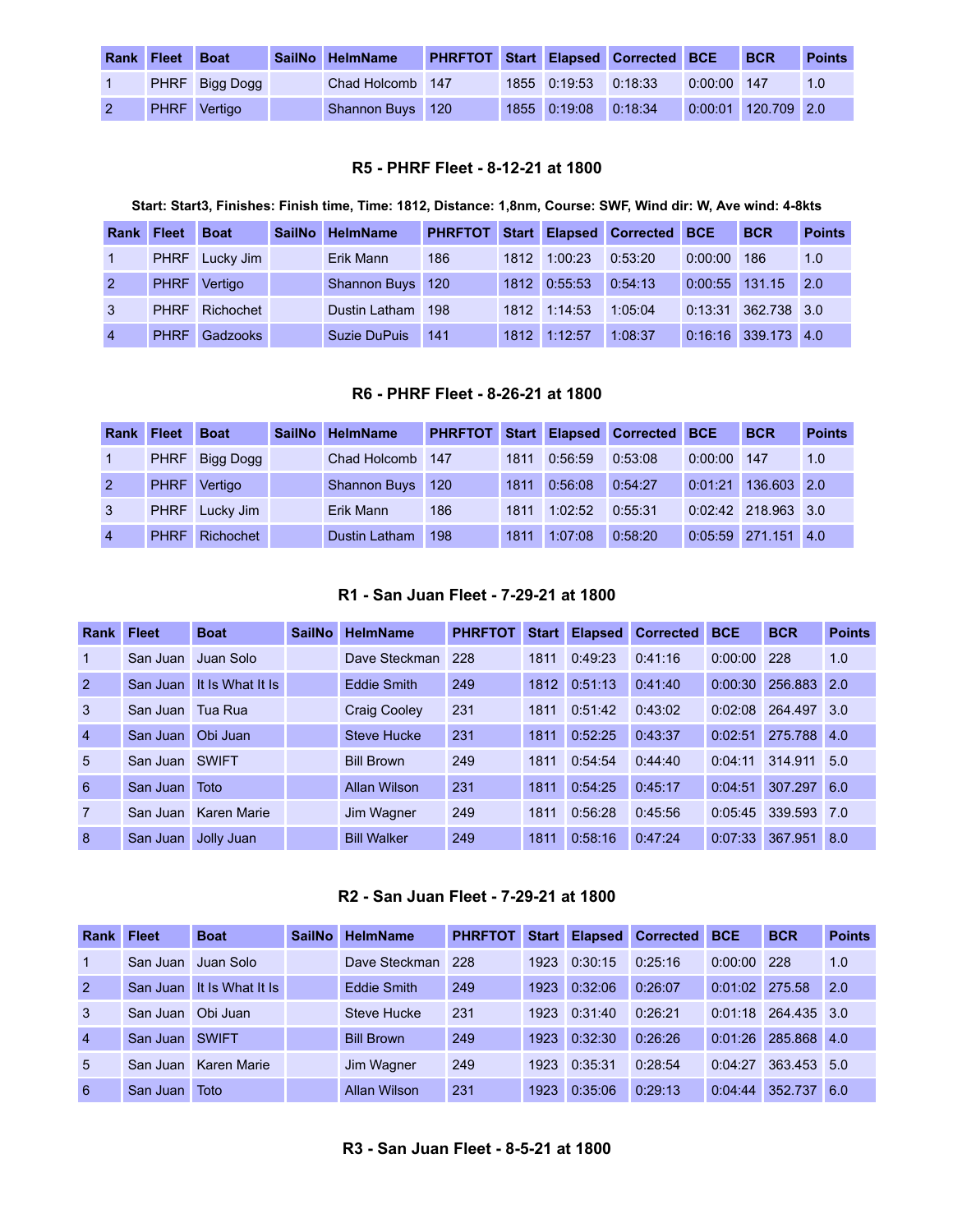Start: Start3, Finishes: Finish time, Time: 1757, Distance: 3.0 nm, Course: SWGWF, Wind dir: W, Ave wind: 15-18kts

| Rank | <b>Fleet</b>      | <b>Boat</b>               | <b>SailNo</b> | <b>HelmName</b>    |     |      |         | <b>PHRFTOT Start Elapsed Corrected BCE</b> |               | <b>BCR</b>            | <b>Points</b> |
|------|-------------------|---------------------------|---------------|--------------------|-----|------|---------|--------------------------------------------|---------------|-----------------------|---------------|
|      |                   | San Juan I Juan Solo      |               | Dave Steckman      | 228 | 1757 | 0.41:42 | 0:34:50                                    | $0:00:00$ 228 |                       | 1.0           |
|      | San Juan Obi Juan |                           |               | Steve Hucke        | 231 | 1757 | 0:43:51 | 0:36:30                                    |               | $0:01:59$ 268.113 2.0 |               |
|      |                   | San Juan It Is What It Is |               | <b>Eddie Smith</b> | 249 | 1757 | 0:46:59 | 0:38:13                                    |               | 0:04:09 326.572 3.0   |               |

#### **R4 - San Juan Fleet - 8-5-21 at 1800**

#### Start: Start1, Finishes: Finish time, Time: 1855, Distance: 1,5nm, Course: SWF, Wind dir: W, Ave wind: 15-18kts

<span id="page-3-0"></span>

| <b>Rank</b> | <b>Fleet</b>      | <b>Boat</b>               | SailNo HelmName   | <b>PHRFTOT</b> |              | <b>Start Elapsed Corrected BCE</b> |               | <b>BCR</b>            | <b>Points</b> |
|-------------|-------------------|---------------------------|-------------------|----------------|--------------|------------------------------------|---------------|-----------------------|---------------|
|             |                   | San Juan Juan Solo        | Dave Steckman 228 |                | 1855 0:20:55 | 0:17:29                            | $0:00:00$ 228 |                       | 1.0           |
|             | San Juan Obi Juan |                           | Steve Hucke       | 231            | 1855 0:21:55 | 0:18:14                            |               | $0:00:55$ 265.195 2.0 |               |
|             |                   | San Juan It Is What It Is | Eddie Smith       | 249            | 1855 0:22:58 | 0:18:41                            |               | $0:01:29$ 304.25 3.0  |               |

## **R5 - San Juan Fleet - 8-12-21 at 1800**

<span id="page-3-1"></span>

| <b>Rank</b>     | <b>Fleet</b> | <b>Boat</b>        | <b>SailNo</b> | <b>HelmName</b>     | <b>PHRFTOT</b> | <b>Start</b> | <b>Elapsed</b> | <b>Corrected</b> | <b>BCE</b> | <b>BCR</b>  | <b>Points</b> |
|-----------------|--------------|--------------------|---------------|---------------------|----------------|--------------|----------------|------------------|------------|-------------|---------------|
| $\overline{1}$  | San Juan     | Obi Juan           |               | <b>Steve Hucke</b>  | 231            | 1812         | 0:59:38        | 0:49:38          | 0:00:00    | 231         | 1.0           |
| $\overline{2}$  | San Juan     | Juan Solo          |               | Dave Steckman       | -228           | 1812         | 1:05:17        | 0:54:33          | 0:05:53    | 304.996 2.0 |               |
| 3               | San Juan     | Toto               |               | Allan Wilson        | 231            | 1812         | 1:13:39        | 1:01:18          | 0:14:01    | 414.572 3.0 |               |
| $\overline{4}$  | San Juan     | Tua Rua            |               | <b>Craig Cooley</b> | 231            | 1812         | 1:15:01        | 1:02:26          | 0:15:23    | 432.471 4.0 |               |
| $5\overline{)}$ | San Juan     | It Is What It Is   |               | Eddie Smith         | 249            | 1812         | 1:18:22        | 1:03:45          | 0:17:22    | 476.345 5.0 |               |
| 6               | San Juan     | <b>Karen Marie</b> |               | Jim Wagner          | 249            | 1812         | 1:21:04        | 1:05:57          | 0:20:04    | 511.706     | 6.0           |
| $\overline{7}$  | San Juan     | Jolly Juan         |               | <b>Bill Walker</b>  | 249            | 1812         | 1:23:07        | 1:07:37          | 0:22:07    | 538.554 7.0 |               |

#### **R6 - San Juan Fleet - 8-26-21 at 1800**

<span id="page-3-2"></span>

| <b>Rank</b>    | <b>Fleet</b> | <b>Boat</b>      | <b>SailNo</b> | <b>HelmName</b>     | <b>PHRFTOT</b> | Start | <b>Elapsed</b> | <b>Corrected</b> | <b>BCE</b> | <b>BCR</b>  | <b>Points</b> |
|----------------|--------------|------------------|---------------|---------------------|----------------|-------|----------------|------------------|------------|-------------|---------------|
|                | San Juan     | It Is What It Is |               | <b>Eddie Smith</b>  | 249            | 1818  | 0:51:58        | 0:42:17          | 0:00:00    | 249         | 1.0           |
| $\mathcal{P}$  | San Juan     | Juan Solo        |               | Dave Steckman       | 228            | 1818  | 0:50:39        | 0:42:19          | 0:00:03    | 228,756 2.0 |               |
| 3              | San Juan     | Toto             |               | Allan Wilson        | 231            | 1818  | 0.51.38        | 0:42:58          | 0:00:50    | 243.875 3.0 |               |
| $\overline{4}$ | San Juan     | Obi Juan         |               | <b>Steve Hucke</b>  | 231            | 1818  | 0:54:17        | 0:45:11          | 0:03:29    | 284.619 4.0 |               |
| 5              | San Juan     | Tua Rua          |               | <b>Craig Cooley</b> | 231            | 1818  | 0:58:44        | 0:48:53          | 0:07:56    | 353.039 5.0 |               |

## **R1 - Windseeker Fleet - 7-29-21 at 1800**

<span id="page-3-4"></span><span id="page-3-3"></span>

| Rank           | <b>Fleet</b>       | <b>Boat</b> | <b>SailNo</b> | <b>HelmName</b>         | <b>PHRFTOT</b> |      |         | <b>Start Elapsed Corrected BCE</b> |         | <b>BCR</b>  | <b>Points</b> |
|----------------|--------------------|-------------|---------------|-------------------------|----------------|------|---------|------------------------------------|---------|-------------|---------------|
|                | Windseeker Argosia |             |               | Stina Queeno            | 222            | 1805 | 0:47:35 | 0:40:04                            | 0:00:00 | 222         | 1.0           |
| $\overline{2}$ | Windseeker         | Excitement  |               | <b>Bill Weinsheimer</b> | -231           | 1805 | 0:50:37 | 0:42:08                            | 0:02:29 | 271.213 2.0 |               |
| 3              | Windseeker         | Lemonade    |               | Jason Polly             | 264            | 1805 | 0:53:18 | 0.42.34                            | 0:03:08 | 314,748 3.0 |               |
| $\overline{4}$ | Windseeker         | Soiourn     |               | <b>Bruce Eastman</b>    | 231            | 1805 | 0:52:49 | 0:43:57                            | 0:04:41 | 306.906 4.0 |               |
| 5              | Windseeker         | Malolo      |               | Ron DeRu                | 189            | 1807 | 0:57:05 | 0:50:13                            | 0:11:32 | 376.13      | 5.0           |